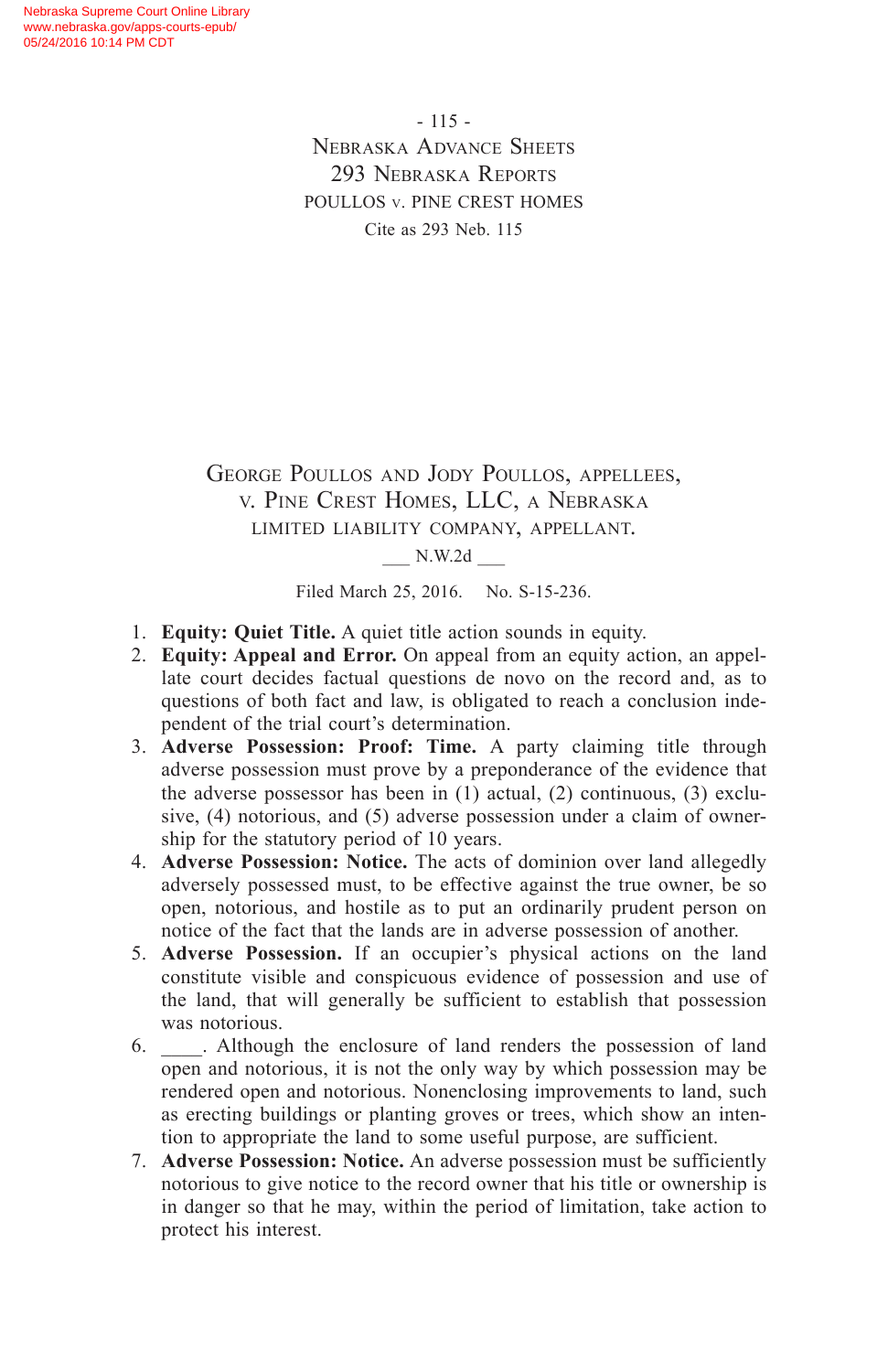- 116 - Nebraska Advance Sheets 293 Nebraska Reports POULLOS v. PINE CREST HOMES Cite as 293 Neb. 115

8. **Adverse Possession.** Platted land is no less subject to adverse possession than unplatted land. To hold otherwise would defeat the historical and general application of the doctrine of adverse possession.

Appeal from the District Court for Douglas County: Timothy P. Burns, Judge. Reversed and remanded with directions.

Jeffrey A. Nix, of Pansing, Hogan, Ernst & Bachman, L.L.P., for appellant.

James T. Boler, P.C., L.L.O., for appellees.

Heavican, C.J., Wright, Connolly, Miller-Lerman, Cassel, and Stacy, JJ.

Stacy, J.

## **FACTS**

In November 2001, George Poullos and Jody Poullos purchased a home and residential property on lot 368 in an Omaha, Nebraska, subdivision. When they purchased the home, it was fully completed; sod had been laid on the lot, an underground sprinkler system had been installed, and a sidewalk had been constructed. The Poulloses believed their property extended to the edge of the sod line—a line that was just outside the sprinkler system and perpendicular to the end of the sidewalk. From 2001 on, George continuously mowed, fertilized, and watered the sod. He also maintained the sprinkler system. In the winter, George cleared the sidewalk of snow.

At the time the Poulloses purchased and moved into their home, the property directly adjacent to the north, lot 367, was vacant. The vacant lot was generally covered with dirt and weeds. A photograph taken in about November 2001 shows a demarcation between the sod line and the vacant lot. Global positioning system photographs and other evidence admitted at trial generally demonstrated that the sod line demarcation continued over the ensuing 10 to 12 years, but became less even over time as the sod spread.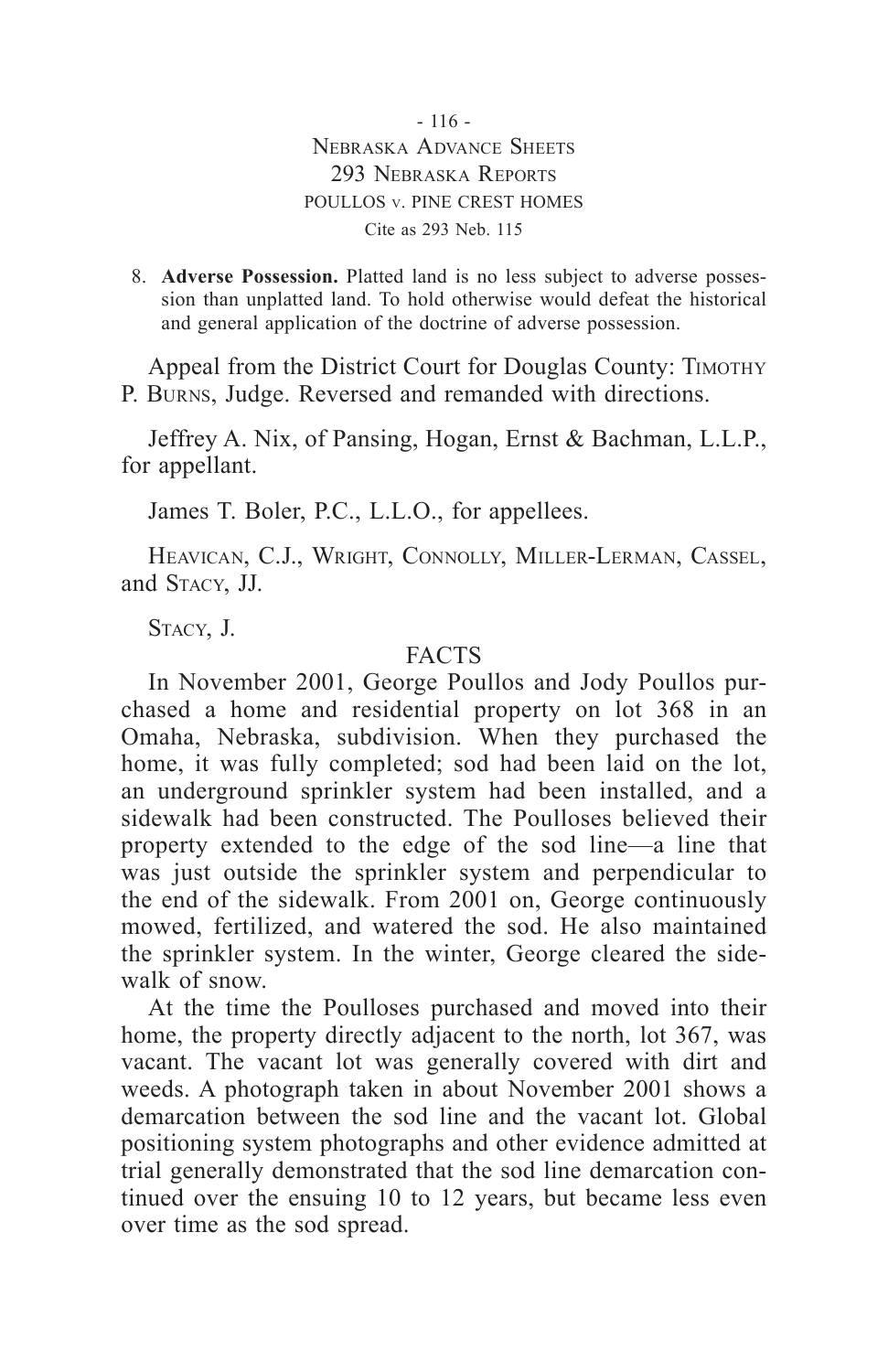- 117 - Nebraska Advance Sheets 293 Nebraska Reports POULLOS v. PINE CREST HOMES Cite as 293 Neb. 115

Lot 367 remained vacant until 2013, when Pine Crest Homes, LLC, began constructing a home. A survey revealed that a wedged-shaped section of land consisting of portions of the sod and sprinkler system maintained by the Poulloses was actually part of lot 367, not lot 368. The area in dispute is about 667 square feet of land.

In April 2013, the Poulloses filed a complaint for injunctive relief and to quiet title. They attempted to stop the construction of the home on lot 367 and asked that title to the wedge-shaped section of land in dispute be quieted in them based on the theory of adverse possession. The district court denied injunctive relief but, after conducting a bench trial, found the Poulloses had established all of the elements of adverse possession and quieted title to the disputed land in their favor. Pine Crest Homes timely filed this appeal, and we moved the case to our docket on our own motion pursuant to our statutory authority to regulate the caseloads of the appellate courts of this state.<sup>1</sup> For the reasons discussed below, we reverse, and remand with directions to enter judgment for Pine Crest Homes.

#### ASSIGNMENTS OF ERROR

Pine Crest Homes assigns, restated, that (1) the district court erred in finding the Poulloses had established all the elements of adverse possession and (2) the legal description of the disputed property offered by the Poulloses was insufficient to support quieting title in their favor.

## STANDARD OF REVIEW

 $[1,2]$  A quiet title action sounds in equity.<sup>2</sup> On appeal from an equity action, an appellate court decides factual questions

<sup>&</sup>lt;sup>1</sup> Neb. Rev. Stat. § 24-1106(3) (Supp. 2015).

<sup>2</sup> *Obermiller v. Baasch*, 284 Neb. 542, 823 N.W.2d 162 (2012); *Newman v. Liebig*, 282 Neb. 609, 810 N.W.2d 408 (2011).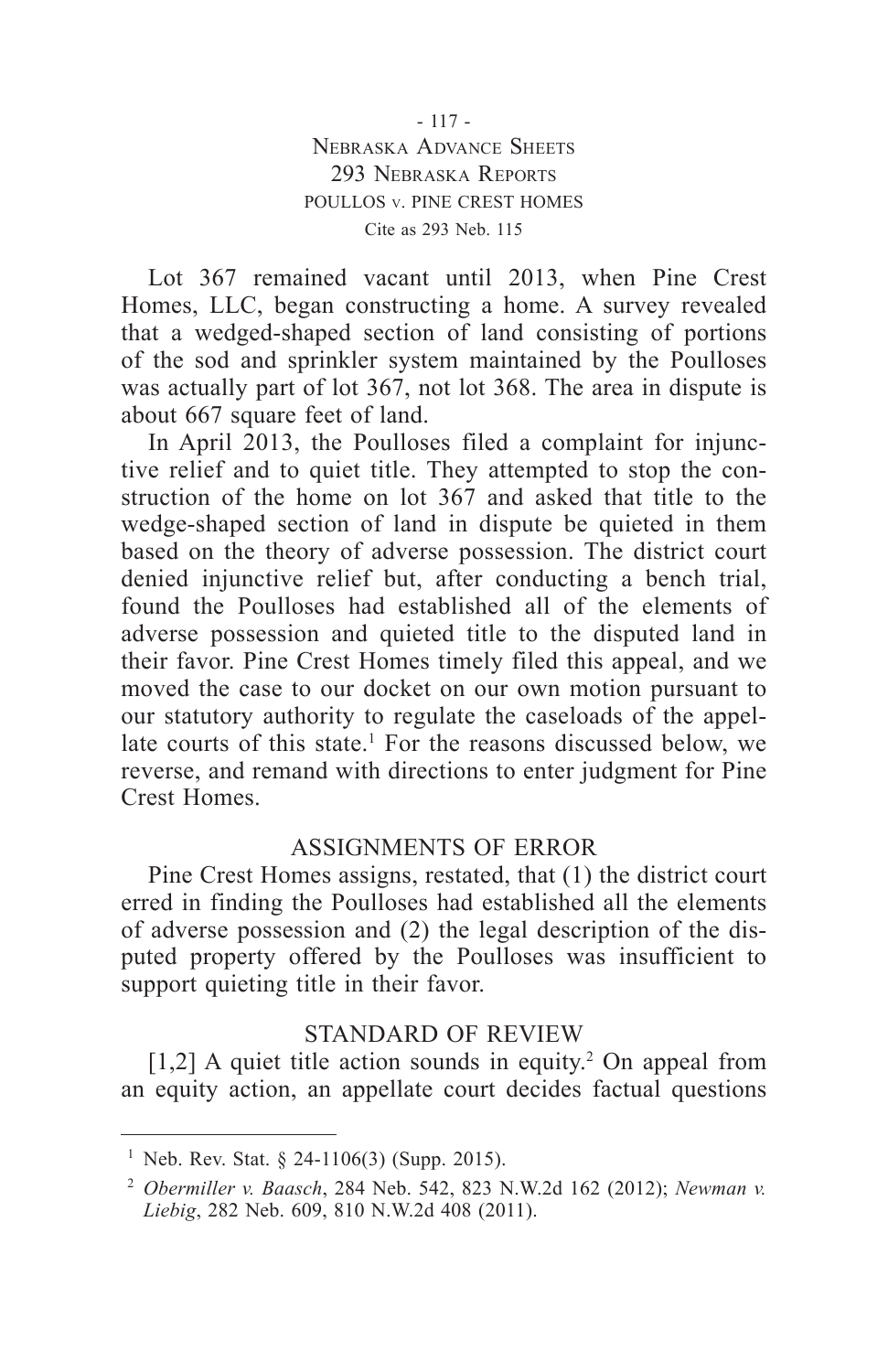- 118 - Nebraska Advance Sheets 293 Nebraska Reports POULLOS v. PINE CREST HOMES Cite as 293 Neb. 115

de novo on the record and, as to questions of both fact and law, is obligated to reach a conclusion independent of the trial court's determination.3

# ANALYSIS

[3] The Poulloses sought to quiet title under the theory of adverse possession. A party claiming title through adverse possession must prove by a preponderance of the evidence that the adverse possessor has been in (1) actual, (2) continuous, (3) exclusive, (4) notorious, and (5) adverse possession under a claim of ownership for the statutory period of 10 years.<sup>4</sup> Here, the district court found the Poulloses' possession was actual, continuous, exclusive, and under a claim of ownership for a period of at least 10 years. Upon de novo review, we conclude the district court correctly found the Poulloses' possession of the contested area was actual, continuous, exclusive, and under a claim of ownership for a period of at least 10 years.

Here, the central issue on appeal is whether the Poulloses' possession was also "notorious." The district court found it was, relying heavily on the visible sod line between the properties and the Poulloses' physical acts of maintaining the sod and clearing the sidewalk. We disagree.

[4-6] The acts of dominion over land allegedly adversely possessed must, to be effective against the true owner, be so open, notorious, and hostile as to put an ordinarily prudent person on notice of the fact that the lands are in adverse possession of another.<sup>5</sup> If an occupier's physical actions on

<sup>3</sup> *Stacy M. v. Jason M*., 290 Neb. 141, 858 N.W.2d 852 (2015); *SID No. 196 of Douglas Cty. v. City of Valley*, 290 Neb. 1, 858 N.W.2d 553 (2015).

<sup>4</sup> *Inserra v. Violi*, 267 Neb. 991, 679 N.W.2d 230 (2004); *Nye v. Fire Group Partnership*, 265 Neb. 438, 657 N.W.2d 220 (2003).

<sup>5</sup> *Nye v. Fire Group Partnership, supra* note 4; *Gustin v. Scheele*, 250 Neb. 269, 549 N.W.2d 135 (1996).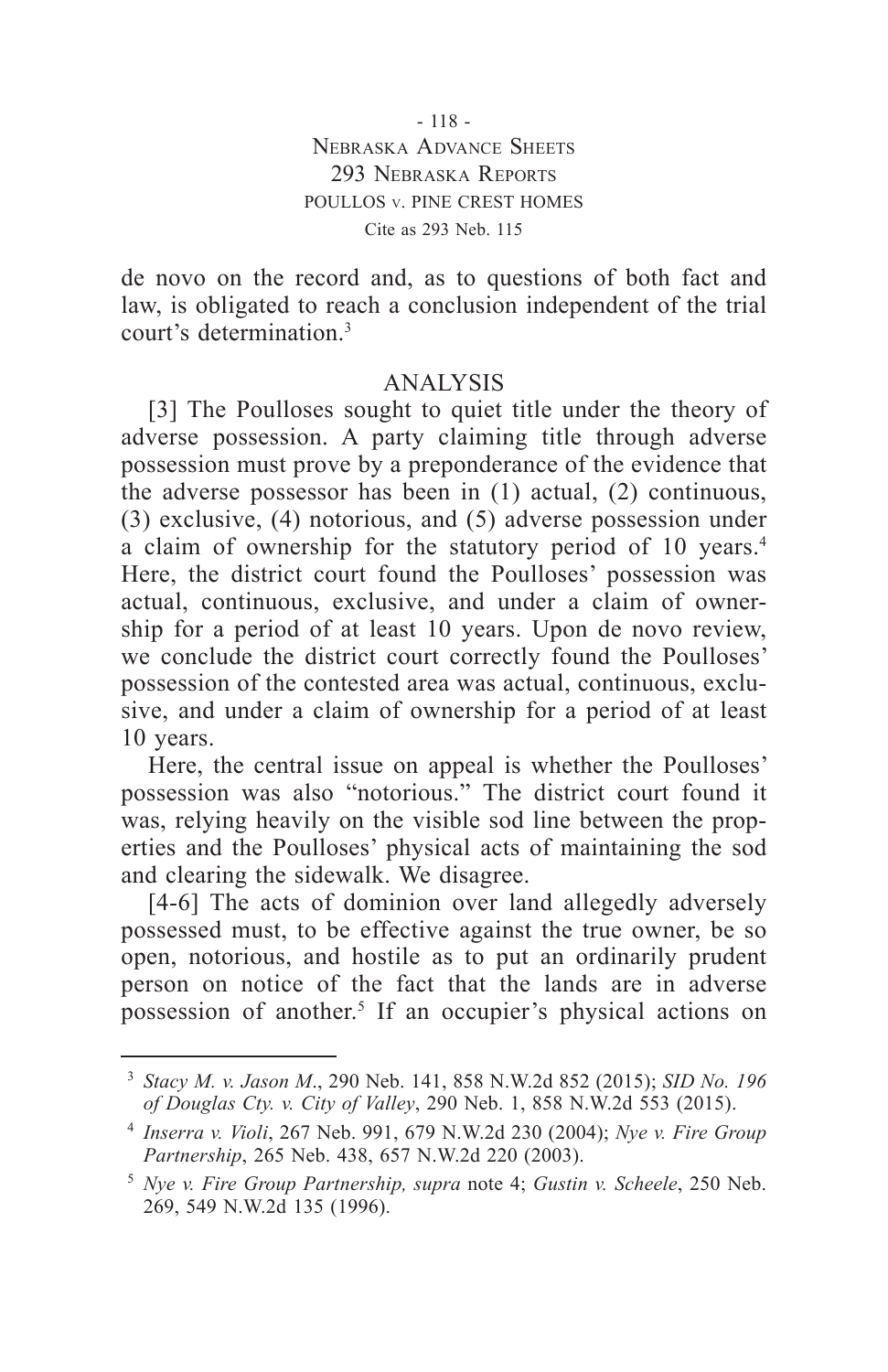- 119 - Nebraska Advance Sheets 293 Nebraska Reports POULLOS v. PINE CREST HOMES Cite as 293 Neb. 115

the land constitute visible and conspicuous evidence of possession and use of the land, that will generally be sufficient to establish that possession was notorious.6 Although the enclosure of land renders the possession of land open and notorious, it is not the only way by which possession may be rendered open and notorious.<sup>7</sup> Rather, nonenclosing improvements to land, such as erecting buildings or planting groves or trees, which show an intention to appropriate the land to some useful purpose, are sufficient.<sup>8</sup>

The Poulloses rely heavily on our decision in *Wanha v. Long*. 9 There, Donald and Lee Wanha moved into a home on lot 105 in an Omaha subdivision in 1965. When the Wanhas purchased their home, lot 105 had no lawn and no sidewalk. The adjacent lot, 104, however, was sodded and had a sidewalk along the lot frontage. The Wanhas installed a connecting sidewalk and planted grass seed up to and abutting the sodded area of lot 104. In 1973 or 1974, the owners of lot 104 built a fence along the seeded grass/sod line; this fence remained in place for at least the next 20 years.

In 1996, the owners of lot 104 obtained a survey and discovered the actual platted lot line of lot 104 extended into the area the Wanhas had seeded and had been maintaining. The Wanhas eventually sought title to the disputed area via adverse possession. The trial court found that from 1965 to 1996, the boundary line was the sod/fence line, and ruled in favor of the Wanhas. We affirmed. In doing so, we noted that the evidence showed the Wanhas were the only persons to use the disputed property during the relevant time period. We also found that their use was not clandestine, noting that

<sup>6</sup> *Nye v. Fire Group Partnership, supra* note 4.

<sup>7</sup> *Wanha v. Long*, 255 Neb. 849, 587 N.W.2d 531 (1998).

<sup>8</sup> *Id.*

<sup>9</sup> *Id.*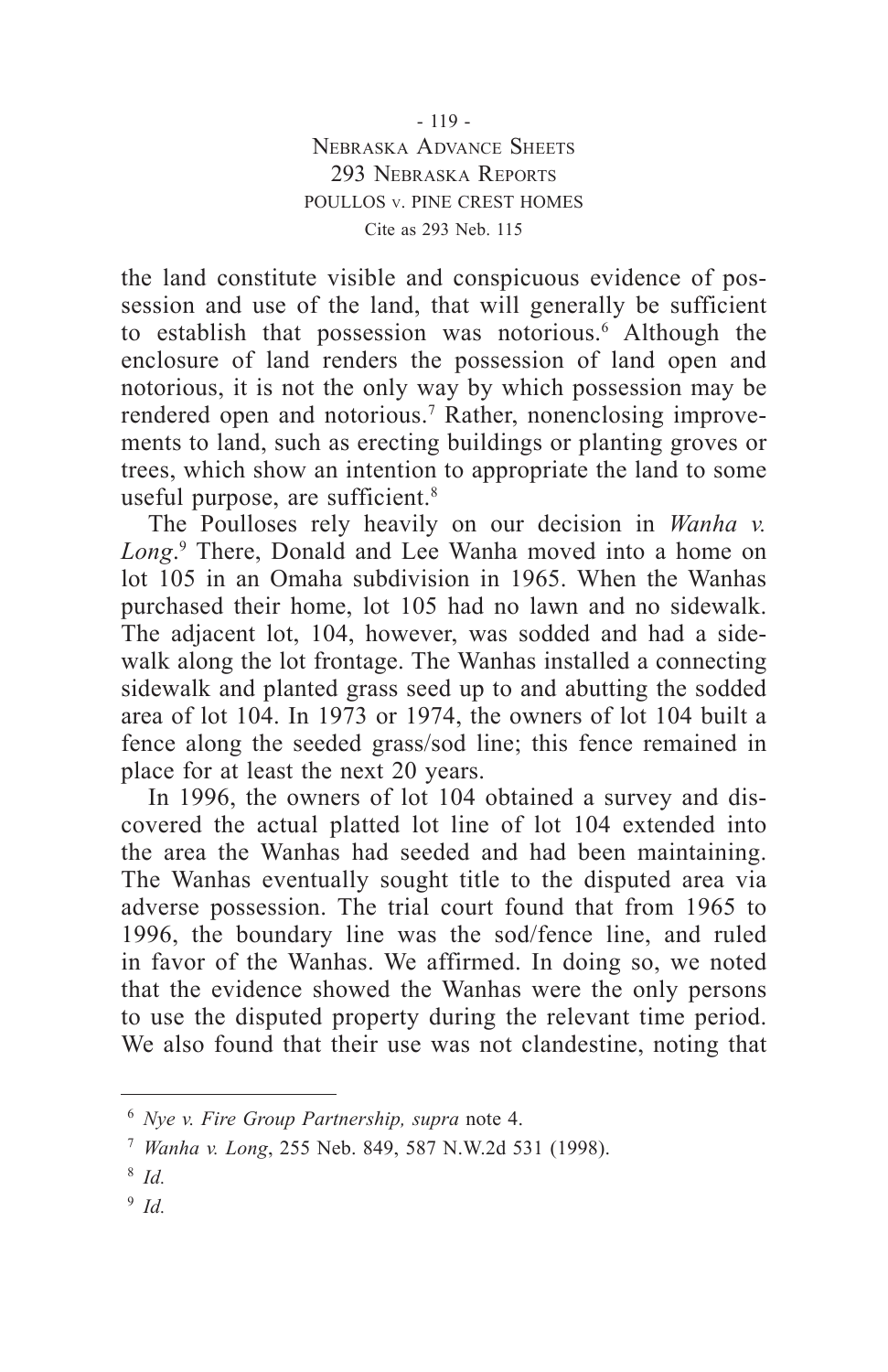- 120 - Nebraska Advance Sheets 293 Nebraska Reports POULLOS v. PINE CREST HOMES Cite as 293 Neb. 115

the owner of lot 104 was aware of the use. Although we did not expressly rely on the existence of the fence, from 1973 to 1996, the existence of that openly visible improvement further supported an award of adverse possession in favor of the Wanhas.

In other cases where we have found adverse possession of property to be sufficiently notorious, the use of the land similarly included something more than general acts of maintenance. For example, in *Purdum v. Sherman*, 10 we found the possession was notorious when the adverse holder's cattle grazed the disputed land. And in *Nye v. Fire Group*  Partnership,<sup>11</sup> we reversed a finding that the possession was not notorious as a matter of law, where the adverse holders "planted grass, mowed and maintained the property, erected a snow fence in the winter, and left the 5- to 6-foot-high fenceposts permanently in place."

[7] Our prior cases illustrate that an adverse possession must be sufficiently notorious to give notice to the record owner that his title or ownership is in danger so that he may, within the period of limitation, take action to protect his interest.12 In the present case, our de novo review indicates this threshold was not met, because neither the Pollouses' use of the land nor the improvements to the land were sufficiently notorious to pass title by adverse possession. Before the Poulloses purchased lot 368, the prior owner installed an underground sprinkler system which extended partially onto the neighboring lot and laid sod which extended partially onto the neighboring lot. While the installation of sod and underground sprinklers were both improvements to the land, they were not conspicuous. Abutting lawns are ubiquitous in

<sup>10</sup> *Purdum v. Sherman*, 163 Neb. 889, 81 N.W.2d 331 (1957).

<sup>11</sup> *Nye v. Fire Group Partnership, supra* note 4, 265 Neb. at 443, 657 N.W.2d at 224-25.

<sup>12</sup> *Purdum v. Sherman, supra* note 10.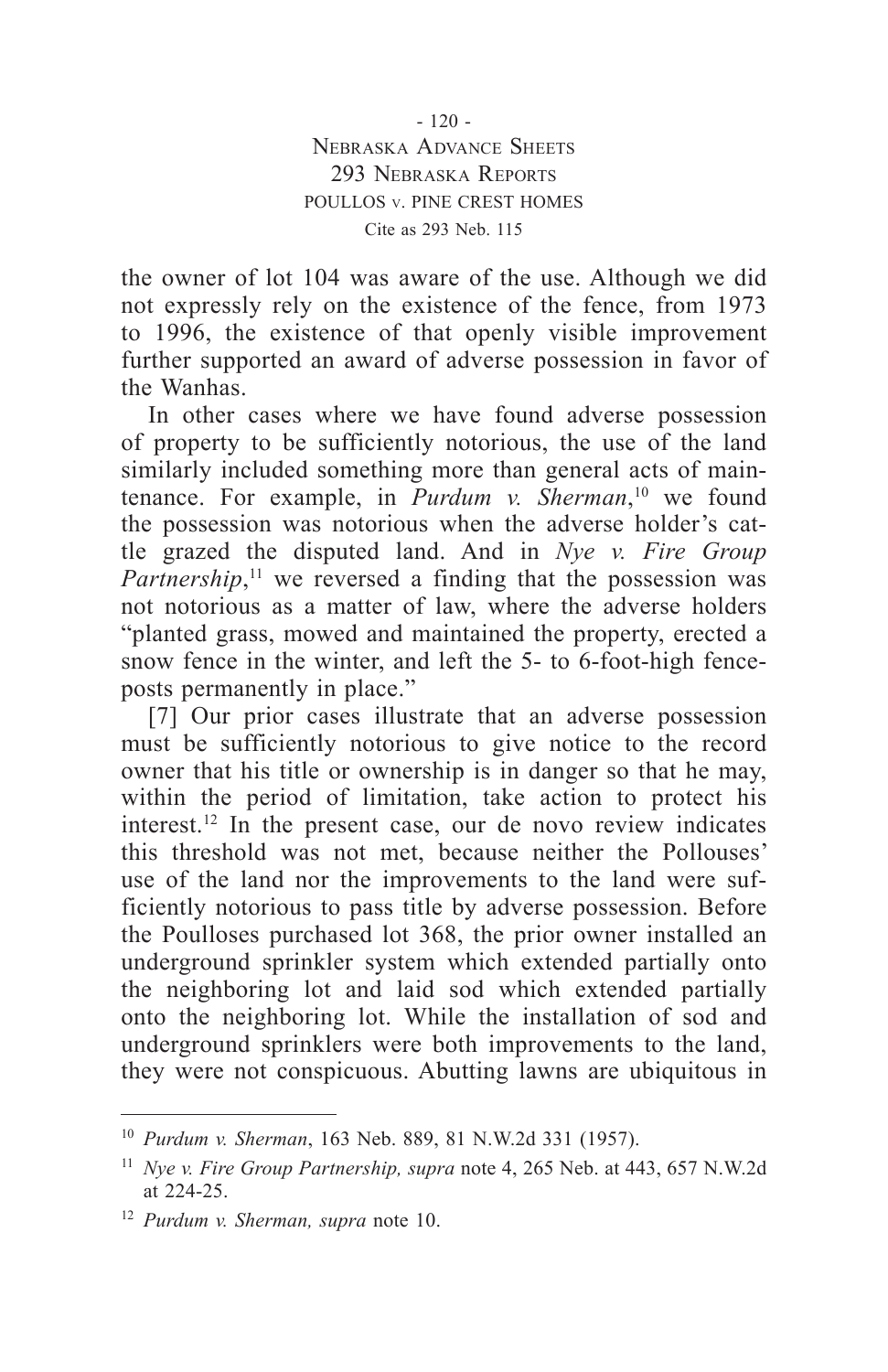- 121 - Nebraska Advance Sheets 293 Nebraska Reports POULLOS v. PINE CREST HOMES Cite as 293 Neb. 115

residential neighborhoods, and here neither the underground sprinkler system nor the sprinkler heads were visible. Though we assume water spray was visible when the sprinkler system was operating, there is nothing in the record indicating the time of day or the frequency with which the sprinklers were operated during the 10-year period, so no reasonable conclusions can be drawn about the visibility of the sprinkler's overspray during the relevant timeframe. The Poulloses made no other visible improvements to the disputed land that might indicate a claim of ownership, such as planting trees or installing a shed, fence, or playset on the land.

Nor was the Poulloses' act of regularly mowing and watering a strip of lot 367 while performing their own lawn maintenance on lot 368 the sort of notorious act that supports adverse possession. As this court has said, "'It is the nature of the hostile possession that constitutes the warning, not the intent of the claimant when he takes possession.'"13 Acts of routine yard maintenance, without more, are not sufficiently notorious to warn the titleholder that another is claiming or using the land for his own purpose. Something more than a neighbor watering and mowing over the property line is needed to alert a reasonable owner that his title is in danger and he must take steps to protect his interest.

Upon de novo review, we find the Poulloses have failed to prove, by a preponderance of the evidence, that their possession of the disputed property was sufficiently notorious to support a claim of adverse possession. Because we reach this conclusion, we need not address the second assignment of error.

[8] We note Pine Crest Homes also argues that the doctrine of adverse possession should not apply in platted subdivisions as a matter of public policy. We specifically rejected such an

<sup>13</sup> *Pettis v. Lozier*, 217 Neb. 191, 196, 349 N.W.2d 372, 375-76 (1984).